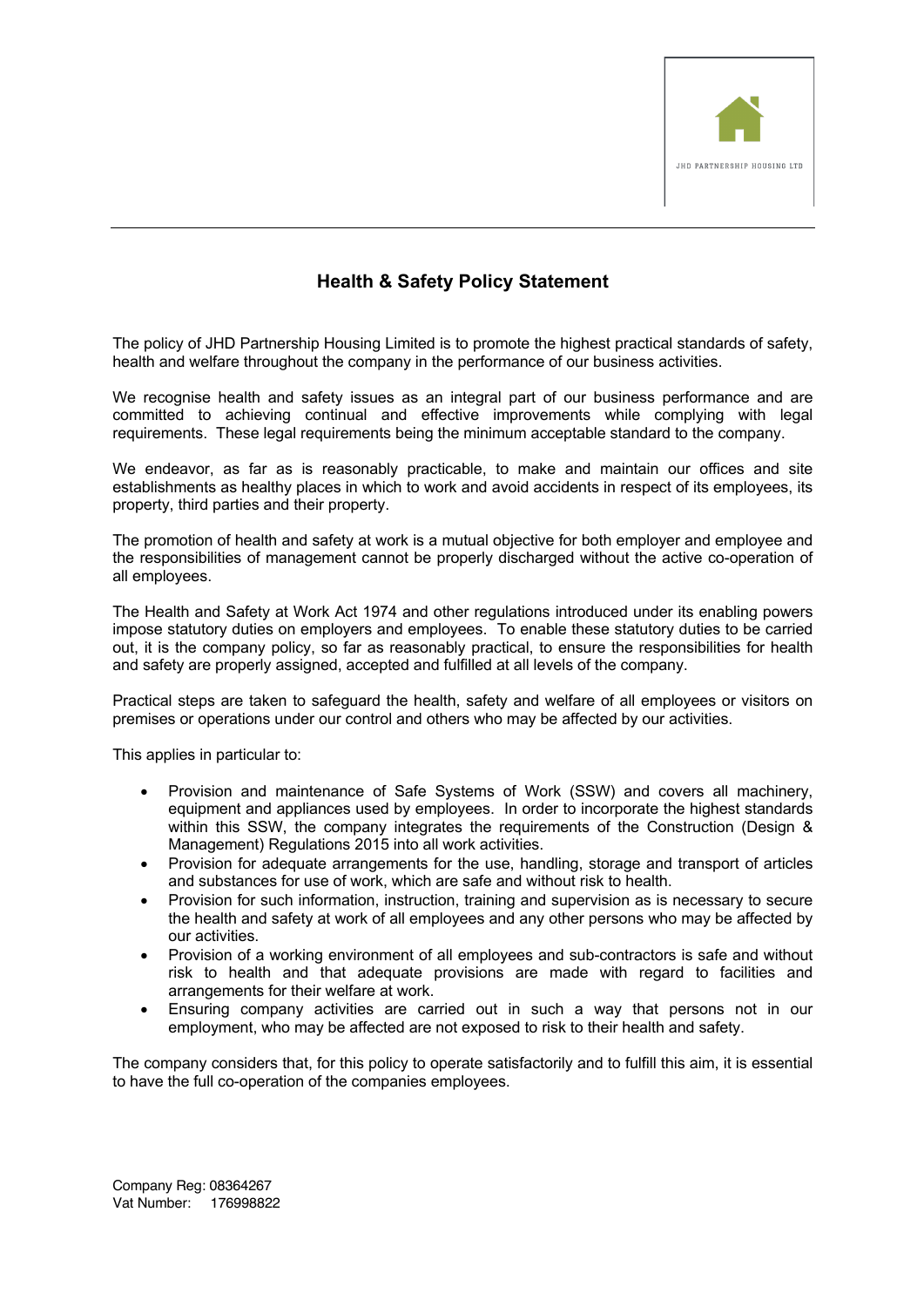

Therefore the company gives every encouragement to its employees to make suggestions and have discussions on any aspect of health and safety with the Managing Director who has the ultimate responsibility for health and safety.